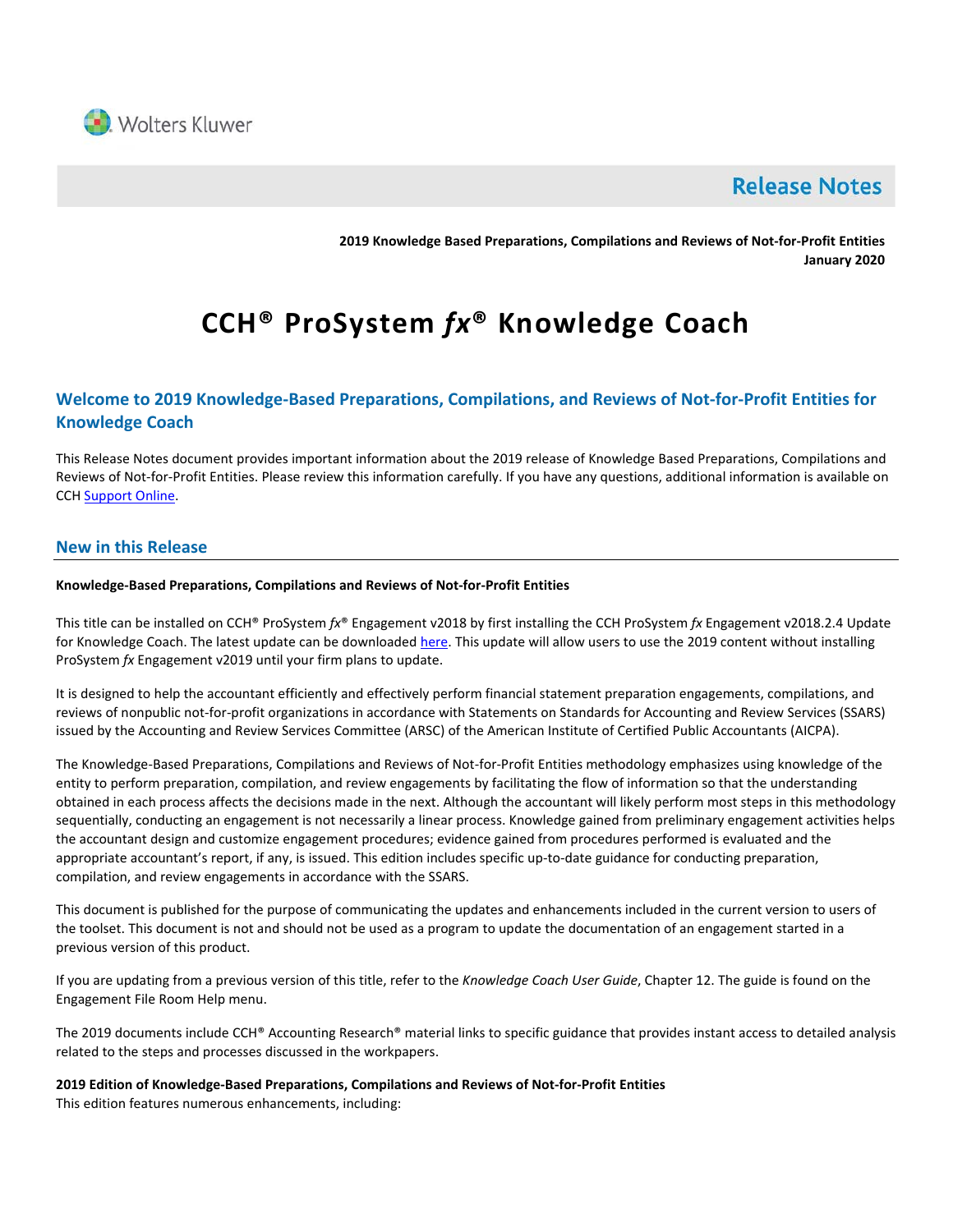- New and modified procedure steps and practice points for current accounting guidance noted below.
- New Microsoft® Word version of AID-301 to document Materiality. There will be no flow of Materiality but using the Microsoft® Word version will allow the user to keep their data on roll forward.
- Updating KBR-201, KBC-201, and KBP-201 to include a new tailoring question on whether the user will document consideration in a memorandum format or considering each factor in detail. Also adding a new section on "Independence and Ability to Provide Services".
- Adding new KBCRs, CORs, and RPTs as follows:
	- o KBCR-901A Tax Basis Financial Statement Disclosure Checklist
	- o KBCR-901B Cash Basis Financial Statement Disclosure Checklist
	- o COR-902B Management Representation Letter: Compilation Engagement
	- o RPT-0933A Compilation Report: Departure from Applicable Financial Reporting Framework—Substantially All Disclosures and Statement of Cashflows Omitted

[Click here](http://support.cch.com/updates/KnowledgeCoach/pdf/guides_tab/2019%20Not-For-Profit%20Entities%20PCR%20Title%20Overview%20for%20Knowledge%20Coach%20Users.pdf) for the 2019 Preparations, Compilations and Reviews of Not-for-Profit Entities Title Overview for Knowledge Coach Users.

In addition, forms and practice aids throughout have been updated to include new examples and tips, and where applicable, to consider the following:

#### **New literature, standards, and developments, reflected in the following current accounting guidance:**

- Statement on Standards for Accounting and Review Services No. 24 (SSARS-24), Omnibus Statement on Standards for Accounting and Review Services - 2018)
- AICPA Guide Preparation, Compilation and Review Engagements
- The revised AICPA Code of Professional Conduct (Code), including ET Section 1.295, Nonattest Services
- AICPA Statement on Quality Control Standards No. 8 (QC Section 10), A Firm's System of Quality Control (Redrafted)
- AICPA Audit Risk Alert Developments in Preparation, Compilation, and Review Engagements 2017/18
- FASB Accounting Standards Codification™ as of September 30, 2019, through Accounting Standards Update No. 2019-07

#### **Important:**

- Save changes to workpapers before closing the workpaper or the binder to ensure data is correctly updated.
- If Microsoft® Word crashes when using Knowledge Coach, before closing the binder, use the **Save Knowledge Coach Answers** option in the binder view under the Tools Menu. This saves all data within tables.
- You can view other Knowledge Coach Best Practices on ou[r website.](https://support.cch.com/kb/solution/000034942/sw34947)

# **System Requirements**

This title requires the 2019 Financial Statement Base Title. The 2019 Financial Statement Base title MUST be installed with one of the following versions of CCH® ProSystem *fx* ® Engagement and Knowledge Coach.

- Engagement and Knowledge Coach v2018 with CCH ProSystem fx Engagement v2018.2.4 Update or later available [here.](https://support.cch.com/updates/Engagement/release2018/release2018.aspx) To identify what version you are running, please go to the Help > About window within the application.
- Engagement and Knowledge Coach v2018 or later.

If you are upgrading from Engagement v7.1 or lower please contac[t Technical Support.](https://support.cch.com/contact)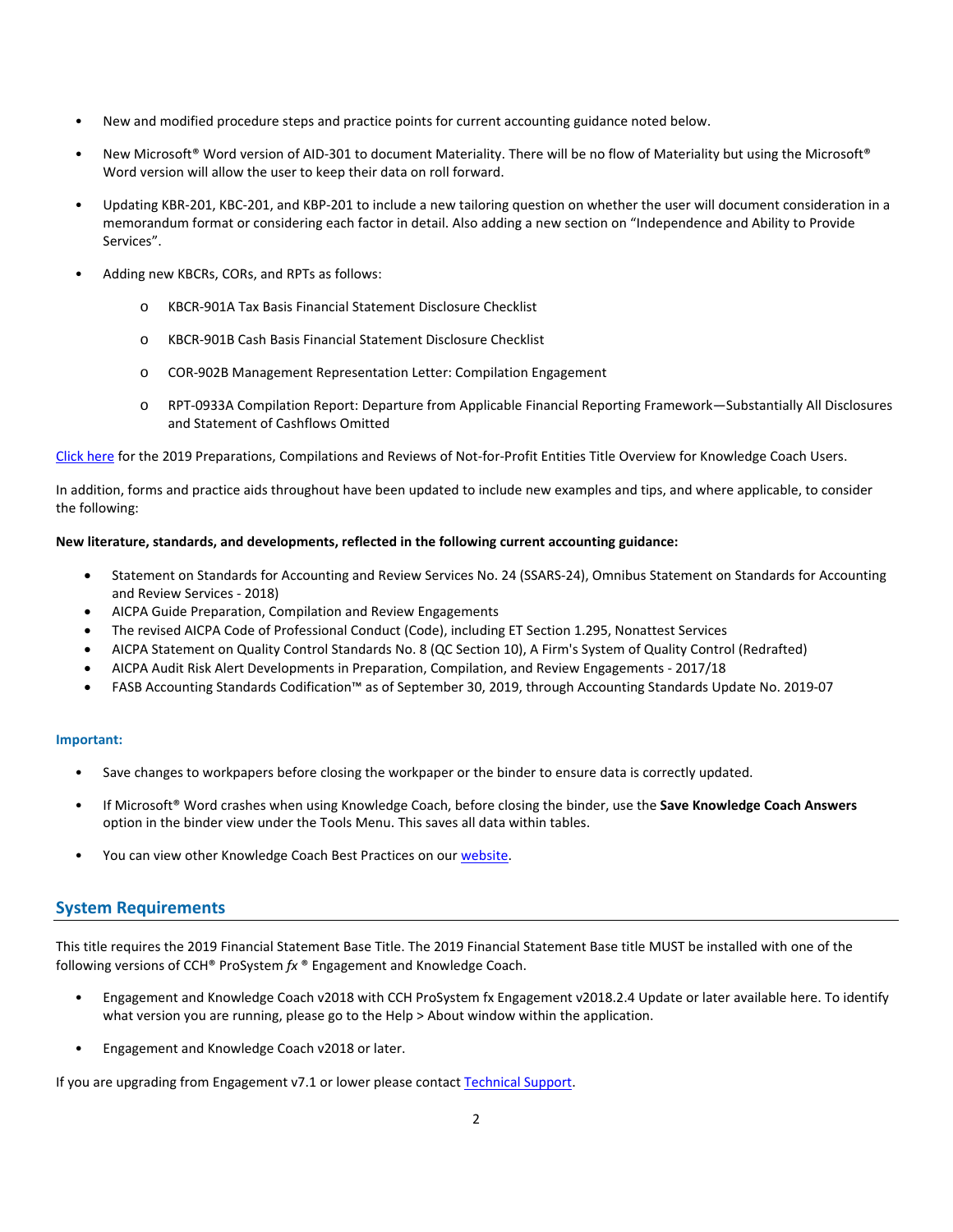A minimum of 4GB of RAM is required for optimal performance when opening and navigating through Knowledge Coach workpapers.

#### **License Requirements**

This title requires the Knowledge-Based Preparations, Compilations, and Reviews of Not-for-Profit Entities license. Any user that does not have a license for this title will not be able to use Knowledge Coach functionality in workpapers.

For more information on how to update your licensing, vie[w How do I add or update CCH ProSystem fx Engagement Licenses?](https://support.cch.com/kb/solution.aspx/sw3937) on our website.

For more information on how to assign licenses, view [How do I assign Engagement Licenses?](https://support.cch.com/kb/solution.aspx/sw3943) on our website.

#### **Download Instructions**

If you are planning to use this title on Engagement and Knowledge Coach v2018, ensure you apply CCH ProSystem fx Engagement v2018.2.4 Update to all machines including Admin servers and terminal servers before installing the title. Review the Update's [release notes](https://d2iceilwdglxpz.cloudfront.net/release_notes/CCH%20ProSystem%20fx%20Engagement%202018.2.4%20Release%20Notes.pdf) for more information on deployment.

To download this title:

- 1. Navigate to the [Knowledge Coach Updates](http://support.cch.com/updates/KnowledgeCoach) section of the Engagement Support Website.
- 2. Select the Knowledge Coach Series. The series are arranged by title type, then industry.
- 3. Click on the Download File link next to the title you wish to download.

**Note**: On some occasions the content package file (.KCP) will download with the extension changed to .ZIP. If this occurs, please change the extension of the downloaded file to KCP using all capital letters.

You must install the 2019 Financial Statement Base title before installing the 2019 Knowledge Based Preparations, Compilations, and Reviews of Not-for-Profit Entities.

The Financial Statement Base title is also available on th[e Knowledge Coach Update Website.](http://support.cch.com/updates/KnowledgeCoach)

The Knowledge Coach Content Package (KCP) download is a proprietary file that must be installed from within Engagement. Save this KCP file to a location on your local drive and follow the Installation Instructions below.

#### **Installation Instructions**

See [How do I add a new CCH® ProSystem fx® Knowledge Coach title to CCH® ProSystem fx® Engagement?](https://support.cch.com/kb/solution/000033707/sw30271) for instructions on installing a new CCH ProSystem fx Knowledge Coach title.

#### **Online Permission Key**

Permission key files can be downloaded from our [website](https://prosystemfxsupport.tax.cchgroup.com/permkey/download.aspx) or when adding or updating the new licenses in Engagement v2018 and higher. After updating the license file in the Engagement Admin module, licenses must be assigned to the staff who will use 2019 Knowledge-Based Audits of Not-for-Profit Entities.

If you have not already established a Single Sign-on (SSO) account with Customer Service, we urge you to do so at this time.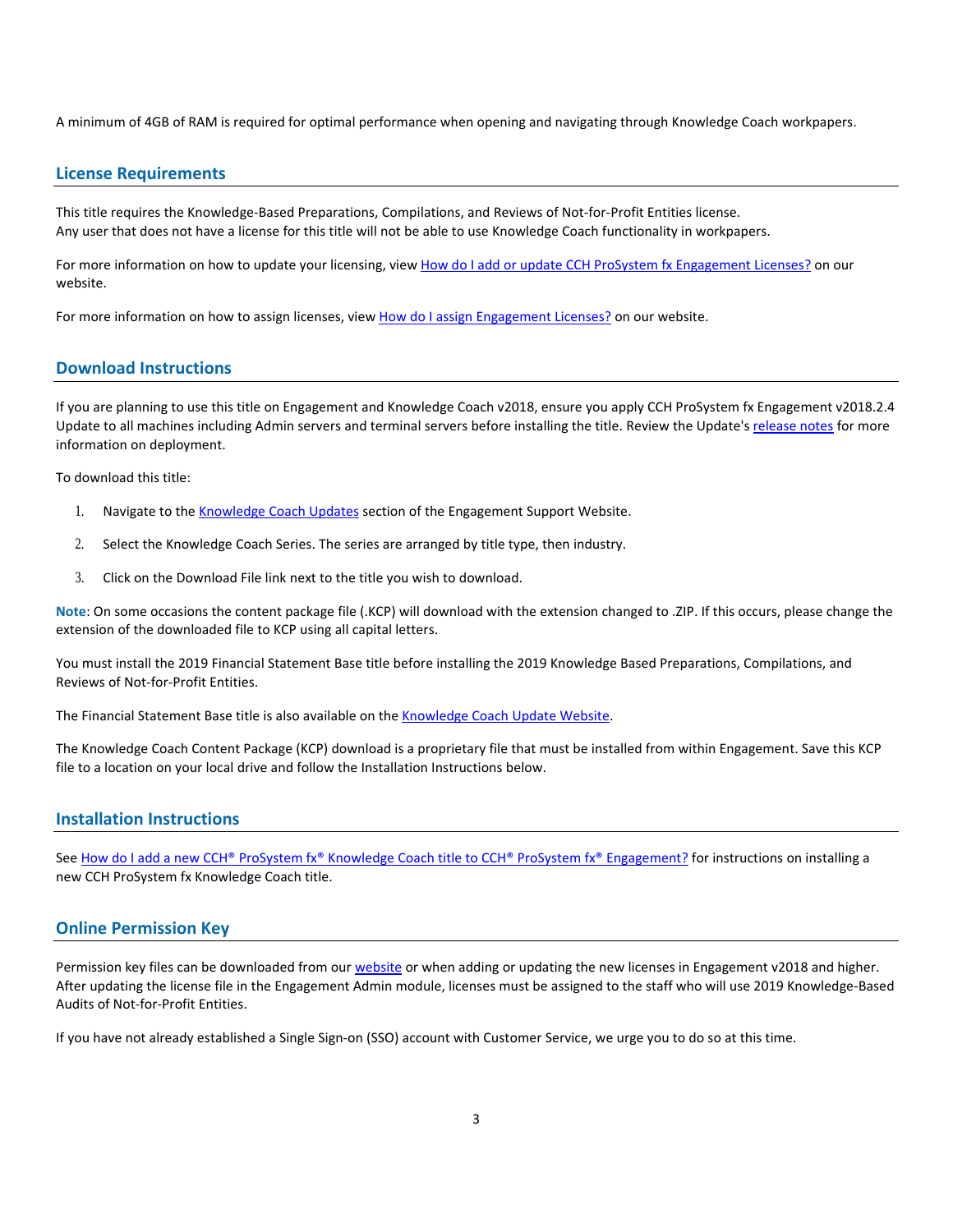# **Using Your Knowledge Coach Content with CCH® Accounting Research Manager®**

CCH's Accounting Research Manager (ARM) is the most comprehensive, up-to-date and objective online database of financial reporting literature. It includes all authoritative and proposed accounting, and SEC literature, plus independent, expert-written interpretive guidance.

Available on ARM, the Knowledge-Based Preparations, Compilations and Reviews of Not-for-Profit Entities Guide helps you comply with the most recent professional standards and guidance for the conduct of preparations, compilations and reviews and to integrate the use of practice aids, tools, and other resources with its guidance. This publication supplements and complements the Knowledge-Based documents that are available in Knowledge Coach.

If you subscribe to an ARM library that includes Preparations, Compilations, and Reviews of Not-for-Profit Entities content, you can link directly to source material from Resources within Knowledge Coach documents. These links have been updated to refer to the accounting standards under the FASB Accounting Standards Codifications. Also, if you subscribe to the Knowledge-Based Preparations, Compilations, and Reviews of Not-for-Profit Entities Guide on ARM, you can take advantage of references to the guide material from within the Knowledge Coach documents.

With Accounting Research Manager, you maximize the efficiency of your research time, while enhancing your results. Learn more about our content, our experts, and how you can request your free trial by visiting the [Accounting Research Manager website.](http://www.accountingresearchmanager.com/) You can also access the Accounting Research Manager Web site by selecting **Engagement > Binder Window > Shortcuts Bar > Guidance tab**.

# **Using Your Knowledge Coach Content**

To use your Knowledge Coach Workpaper Templates, do the following:

- 1. Open a binder in Engagement.
- 2. Select the workpaper tab into which you would like to insert the workpaper.
- 3. Select **New Knowledge Coach Workpaper** from the toolbar or File menu.
- 4. Select the new Knowledge Coach title with the content you would like to use. You can only select titles you have installed. The information displayed changes to reflect the workpaper organization available for the selected title.
- 5. Select the Knowledge Coach workpapers to insert into your binder and click **OK**.
- 6. In the Selected Workpaper Properties window, add a workpaper index in the Index field and make any Name modifications that are needed. You can also modify the tab location or the roll forward settings for each workpaper.
- 7. Click **OK**. The integrated Knowledge Coach workpaper is now inserted into your engagement binder.

**Note**: For more information on how to use Knowledge Coach workpapers in your binder, see the *Knowledge Coach User Guide*.

# **Additional Information on Knowledge Coach and the KBA Methodology**

#### **Knowledge-Based (KBA) Methodology**

Allows the results of one set of procedures to become the input for the next. The key components of the KBA methodology include:

- An Overview that guides accountants through the methodology.
- Knowledge-Based Preparation, Compilation and Review of Not-for-Profit Entities documents, integral to the risk assessment and overall accounting processes, which contain steps and procedures required by SSARS.
- Customizable Programs that take accountants through related steps and procedures.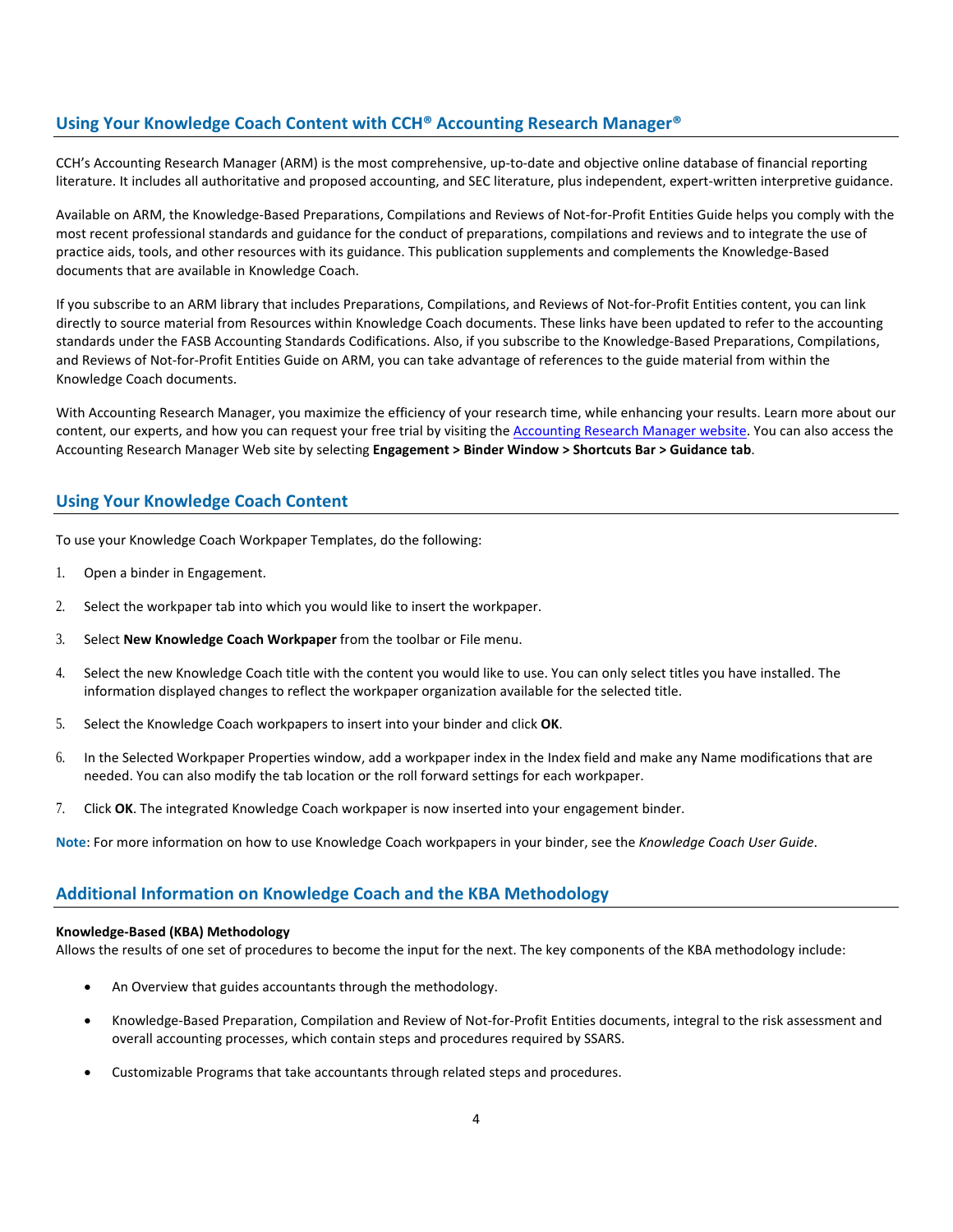- Practice Aids to help accountants complete steps or processes outlined in the Knowledge-Based Preparation, Compilation and Review of Not-for-Profit Entities documents and Programs.
- Accountant's Reports that provide a variety of sample accountant's opinions on financial statements.
- Correspondence documents that provide sample letters to be used to comply with SSARS requirements and in many other common situations.
- The AICPA's Accounting and Review Services Committee (ARSC) SSARS The practice aids and tools in the 2019 Knowledge-Based Preparations, Compilations and Reviews of Not-for-Profit Entities are designed around the AICPA's SSARS standards to assist accountants by:
	- Facilitating compliance with SSARS.
	- Encouraging more effective engagements through tailored engagement programs and comprehensive practice aids.
	- Enhancing engagement documentation.

#### **CCH® ProSystem** *fx***® Knowledge Coach**

Knowledge Coach functionality allows accountants to use the Knowledge-Based methodology more efficiently by eliminating the need for duplicate entry of the same information, tailoring documentation to each particular engagement, and documenting the link between risks identified and procedures performed. PRP-100 Engagement-Level Tailoring Questions, CMP-100 Engagement-Level Tailoring Questions or REV-100 Engagement-Level Tailoring Questions are documents in Knowledge Coach that presents engagement-level questions designed to aid in tailoring the engagement documentation to fit each client. Completing the questions helps the accountant avoid duplication and unnecessary workpapers.

**Note:** Before you begin your engagement, please review the guidance in PRP-101 Overall Preparation Program, CMP-101 Overall Compilation Program, or REV-101 Overall Review Program. This workpaper is intended to be your road map through a Knowledge-Based methodology. You should start your engagement with PRP-100 Tailoring Question Workpaper, CMP-100 Tailoring Question Workpaper or REV-100 Tailoring Question Workpaper and PRP-101 Overall Preparation Program, CMP-101 Overall Compilation Program or REV-101 Overall Review.

- **Risks** can be captured via the Risk Summary task pane from any Knowledge Coach workpaper by the current editor of KBA-502 Summary of Risk Assessments. This allows you to continuously assess risks during the engagement. Several workpapers prompt you to consider the presence of risks, but the Risk Summary task pane must be used to document those risks. All documented risks flow to the Risk Summary. To ensure risks show in findings tables, select the workpaper identified in field of the Risk pane.
- **Information Flow** helps reduce the time spent duplicating information across forms. In addition, the flow of consistent information ensures that information and updates to information are not missed between workpapers. Drill-down functionality helps the user navigate quickly to the source of the information, aiding in the review of the audit file.
- **Diagnostics** help track unresolved issues like unanswered questions, incomplete risks, program steps not linked to risks or relevant assertions, missing workpaper, and more.
- **Links to Accounting Research Manager (ARM)**, if you subscribe to an ARM library that includes audit content, link directly to source material from Resources within Knowledge Coach workpapers. These links have been updated to reference the accounting standards under the FASB Accounting Standards Codifications and the auditing standards issued by the AICPA. Also, if you subscribe to the Knowledge-Based Audits of Not-for-Profit Entities Guide on ARM, you can take advantage of links to the audit guide material from within the Knowledge Coach documents.
- **Interpretive Guidance** is integrated in each Knowledge Coach template through the Tips view of each new task pane. Informational features include Practice Points, Examples, Optional Workpapers, and Resources to help auditors work more effectively and efficiently. You can also navigate from Resources within a document or the tip pane directly to CCH's Accounting Research Manager and industry audit guides by simply clicking on the reference.